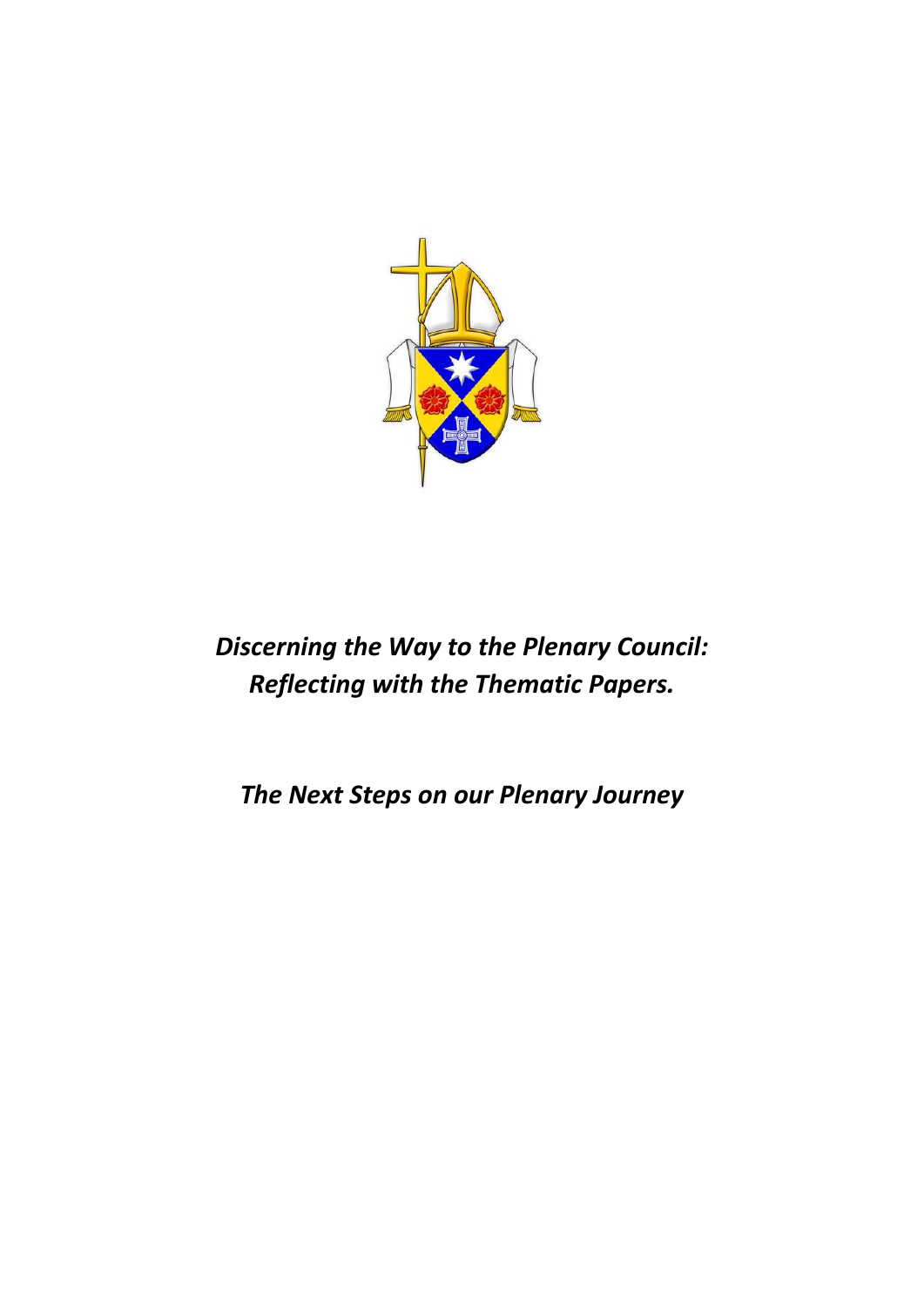### *Introduction*

The Covid-19 pandemic has brought significant challenges to our personal and social lives. We are living now with restrictions which limit our movements, our gatherings, our social interactions, and our daily lives. Whatever post-Covid life will look like, we will certainly come out of the pandemic different people than when we entered this challenge. For persons of faith, the pandemic has also brought significant restrictions on our faith gatherings and our liturgical celebrations. Belief and practice may also assume quite different forms after the pandemic than what we took for granted beforehand.

Preparations for the holding of the Plenary Council in Australia have also been strongly impacted by the pandemic. Originally, as you read this document, delegates would have been gathering in Adelaide for the first Session of the Plenary. The dates of the two Plenary Sessions have now been changed because of the impact of Covid-19. The new dates are:

### **3-10th October 2021, Adelaide 4-9 th July 2022, Sydney**

The significant challenge for Australian dioceses now is to keep the energy and focus of the Plenary Council within the range of interests of Australian Catholics. This document provides a structure for our Diocese to keep the Plenary Council spirit alive over the next twelve months.

In July and August of this year four of us (Fr Brian Boyle, Lyn Breen, Cathy Jenkins and Ruth Lawlor) met to map out a Diocesan strategy for this phase of preparation for the Plenary Council. Our plan was to offer the Diocese an overall structure for preparation between October 2020 and July 2021. The structure and process outlined here has the approval of the Bishop.

We envisage that this plan will encompass the Diocese as a whole, the three Deaneries of the Diocese, our parishes, and our schools, primary and secondary. As such it is a comprehensive and ambitious plan but one we believe is achievable, given the right resources.

The Plenary Council Central Committee has produced six thematic discernment Papers, arranged around the central concerns which emerged from the widespread consultation of Australian Catholics. These Thematic Papers, then, will form the substance of the resources being offered to our Diocese to continue prayerfully on our Plenary Council journey. The six Thematic Papers are entitled as follows:

#### **How is God Calling Us to Be a Christ-centred Church in Australia that is:**

- **Missionary and evangelising**
- **Open to conversion, renewal and reform**
- **A joyful, hope-filled and servant community**
- **Humble, healing and merciful**
- **Prayerful and Eucharistic**
- **Inclusive, participatory, and synodal**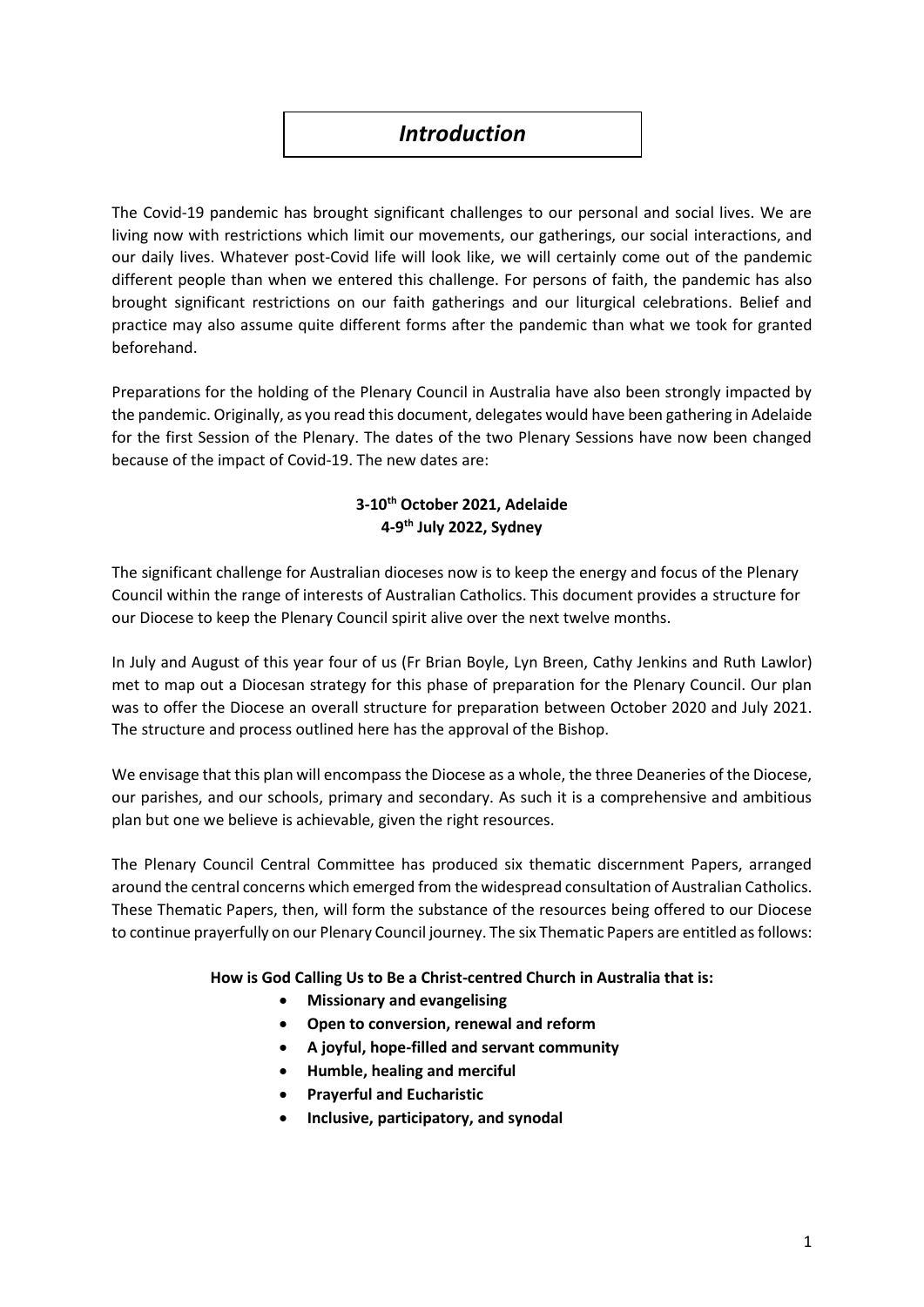As the Thematic Papers make clear, and indeed as the whole Plenary process preparation has illustrated, the key to the Plenary Council is **discernment**. The Plan presented here and the resources to be offered are based on this prayerful movement of discernment which is primarily a prayerful process that includes both an art and science. Our plan then begins with deepening our practise of discernment.

### *Overall Structure and Plan*

This phase of our Diocesan preparation for the Plenary Council will run essentially from October 2020 until May 2021, that is, after the conclusion of the current Diocesan celebration of our *Care for Creation* (October) through to the celebration of the Feast of Pentecost on 23<sup>rd</sup> May, 2021. We will commence on **Sunday, 18th October**, with several weeks given to the key process of discernment. A presentation on the nature of discernment with resources will be made available to all our Diocese.

Each "month" we will engage in prayerful discernment with one of the six thematic themes and issues presented in the titles of the Thematic Papers as above. One of the four persons who have worked on this plan over the last several months will present on that particular theme, as well as making resources available. We have decided to relate each of these six themes as best we can to the liturgical season, either Advent or Lent or Ordinary Time. The schema of the overall plan could be represented as follows:

| <b>Dates</b>                   | <b>Theme</b>                              | Presenter          |
|--------------------------------|-------------------------------------------|--------------------|
| 18 <sup>th</sup> October 2020  | Discernment                               | Cathy Jenkins      |
| 1 <sup>st</sup> November 2020  | Inclusive, participatory, and synodal     | <b>Ruth Lawlor</b> |
| 29 <sup>th</sup> November 2020 | Joyful, hope-filled and servant community | Lyn Breen          |
| 31st January 2021              | Open to conversion, renewal and reform    | Cathy Jenkins      |
| 28 <sup>th</sup> February 2021 | Humble, healing and merciful              | Lyn Breen          |
| 12 <sup>th</sup> April 2021    | Prayerful and Eucharistic                 | <b>Ruth Lawlor</b> |
| 9 <sup>th</sup> May 2021       | Missionary and evangelising               | Cathy Jenkins      |

The term "month" is used loosely, to indicate a period of time for the community or the individual to prayerfully consider the nominated theme. The process lends itself well to incorporation into the current liturgical season.

### *Resources*

In designing this structure for our participation by discernment in the Plenary Council preparation, we had in mind four specific groups or entities who could participate in this process, namely:

- **Our Diocese**
- **Deaneries**
- **Parishes**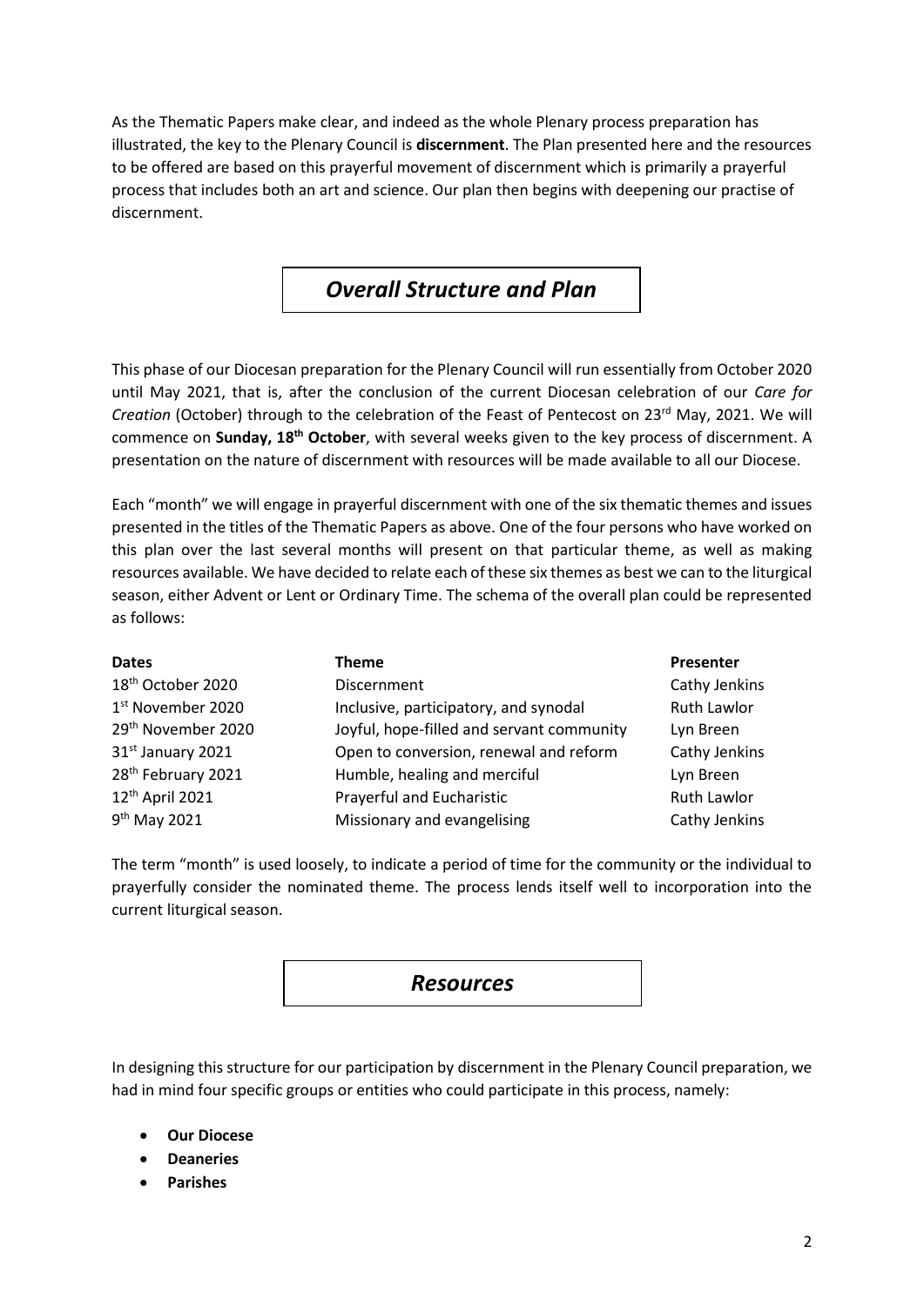#### **Schools, primary and secondary**

For our participation as a Diocese proper, the Bishop will send out a letter and a video presentation on the Plenary preparation. We also envisage, across the Diocese, a number of zoom groups being set up to which persons are invited or can self-nominate by interest to become a discussion member. For example, we have a number of persons in the Diocese who have worked on Plenary Council committees and/or who nominated to become a Sandhurst delegate. These persons could form a natural group of interest for a zoom gathering.

We have three Deaneries in the Diocese. The Deans could well organise gatherings of parishioners and interested persons in that Deanery to come together on a regular basis to consider all or some of the six Thematic Papers. These gatherings could be conducted by zoom or, as regulations permit at that time, gathering in person.

For our parishes we envisage making available for each of the six themes, as related to the timeline set out here, resources including: Steps on Building a Synodal Parish; Weekly Bulletin notices; Prayers of Intercession; Invitations to join the diocesan-wide zoom groups; and, Reflection Guides on the six themes. Each presenter will adapt the parish resources according to their own interest and approach to that theme. The current six Thematic Papers (each of which runs to some 20 pages of text) will also soon be available in an abbreviated form.

In the Diocese-wide consultation for the Council (*What Sandhurst Catholics said about Plenary Council Phase I: Listening and Dialogue)* a number of our schools, primary and secondary, made substantial contributions, indicating a significant interest in the Plenary Council on the part of our school students. At least two specific strategies for our schools are clear at this point: school-based discussion groups around the six themes; and, adaptation of the Reflection Guides for staff meetings and staff prayer.

## *Further Plenary Council Matters*

The delegates of the Diocese of Sandhurst to the Plenary Council have already been announced: Bishop Shane Mackinlay, Fr Joe Taylor VG, Fr Brian Boyle EV, Cathy Jenkins and Ruth Lawlor. The three clergy attend by virtue of office; the other two delegates were elected. There will be a period of formation for these delegates and a commissioning ceremony whereby the Diocese as a whole commissions these delegates to go to the Council on their behalf. The commissioning ceremony could well take place at a significant liturgical celebration such as the Chrism Mass 2021 or the commencement of Lent mid-February 2021, or the Feast of Pentecost on 23<sup>rd</sup> May 2021.

It is also envisaged that there be a Diocesan liturgical celebration to bring together many of the main ideas and energies of the preparation period of the Plenary Council, taking up such themes as hope, inspiration, renewal, and joy. Such a celebration would be fitting at the conclusion of our Plenary preparations, in June or July 2021.

A dedicated group of writers from the Plenary Council Central Committee is producing a draft *Instrumentum Laboris* or basic working document for the first session of the Plenary Council as well